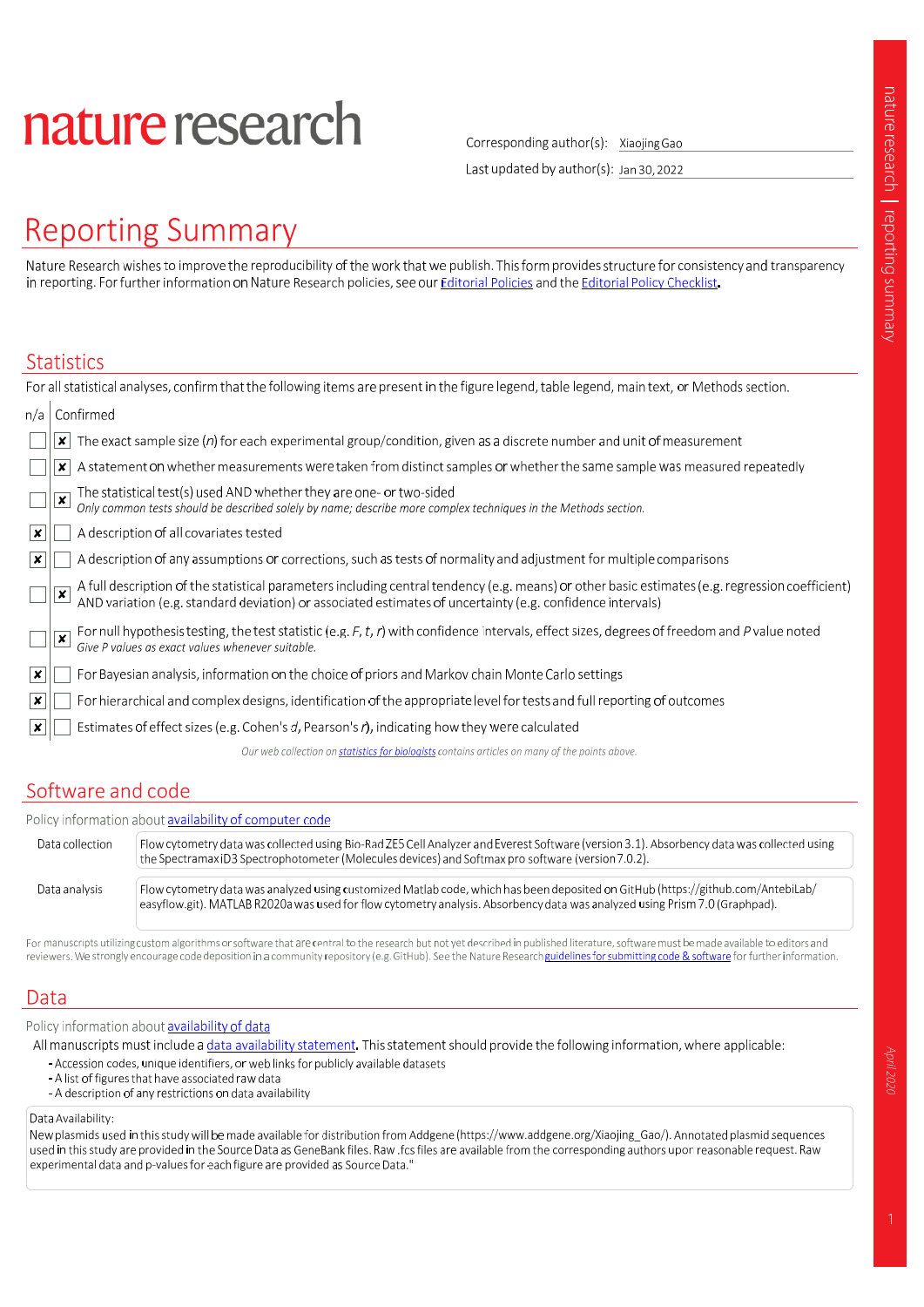#### Code availability:

EasyFlow MATLAB code used for flow cytometry analysis is available from the GitHub repository at https://github.com/AntebiLab/easyflow.git.

# Field-specific reporting

Please select the one below that is the best fit for your research. If you are not sure, read the appropriate sections before making your selection.

 $\overline{\phantom{a}}$  Life sciences **Behavioural & social sciences** Ecological, evolutionary & environmental sciences

For a reference copy of the document with all sections, see nature.com/documents/nr-reporting-summary-flat.pdf

# Life sciences study design

All studies must disclose on these points even when the disclosure is negative.

| Sample size     | All experiments were conducted with at least 3 biological replicates (i.e. $N = 3$ ), which is a standard size for such experiments given prior<br>experiments with similar systems (e.g. Gao, X.J, Chong, L.S., Kim, M.S. and Elowitz M.B. Programmable protein circuits in living cells. Science,<br>361 (1252-1258) DOI: 10.1126/science.aat5062.)                                                                                                                                                                                                                                                                |
|-----------------|----------------------------------------------------------------------------------------------------------------------------------------------------------------------------------------------------------------------------------------------------------------------------------------------------------------------------------------------------------------------------------------------------------------------------------------------------------------------------------------------------------------------------------------------------------------------------------------------------------------------|
| Data exclusions | No data was excluded from the study.                                                                                                                                                                                                                                                                                                                                                                                                                                                                                                                                                                                 |
| Replication     | For each experiment, all data is representative of two independent experiments and replications were successful.                                                                                                                                                                                                                                                                                                                                                                                                                                                                                                     |
| Randomization   | Randomization was not relevant in the study since no the same cell line was grown up and divided among different wells prior to transfection.                                                                                                                                                                                                                                                                                                                                                                                                                                                                        |
| Blinding        | No animal or human participants were used in this study. For cell culture experiments investigators were not blinded. Our experiments<br>extensively use multichannel pipetting for conducting experiments with several conditions at the same time. Hence, it is unlikely that even<br>subconscious bias regarding anticipated results could influence the data. Since many experiments were performed simultaneously it is unlikely<br>that the researcher remembers the identity of any given transfection mix while they conduct the experiment, hence elaborate blinding<br>procedures were deemed unnecessary. |

# Reporting for specific materials, systems and methods

We require information from authors about some types of materials, experimental systems and methods used in many studies. Here, indicate whether each material, system or method listed is relevant to your study. If you are not sure if a list item applies to your research, read the appropriate section before selecting a response.

| Materials & experimental systems |                               |                | <b>Methods</b>         |  |
|----------------------------------|-------------------------------|----------------|------------------------|--|
| n/a                              | Involved in the study         | n/a            | Involved in the study  |  |
|                                  | Antibodies<br>×               | x              | ChIP-seq               |  |
|                                  | Eukaryotic cell lines<br>×    |                | Flow cytometry<br>×    |  |
| ×                                | Palaeontology and archaeology | $\pmb{\times}$ | MRI-based neuroimaging |  |
| $\boldsymbol{x}$                 | Animals and other organisms   |                |                        |  |
| ×                                | Human research participants   |                |                        |  |
| . x '                            | Clinical data                 |                |                        |  |
| $\mathbf{x}$                     | Dual use research of concern  |                |                        |  |
|                                  |                               |                |                        |  |

### Antibodies

| Antibodies used | Polyclonal Anti-GFP Dylight 405 antibody (ThermoFischer; catalog# 600-146-215)<br>Polyclonal Anti-Hemagglutinin epitope antibody (Abcam; catalog# ab137838)<br>Donkey polyclonal secondary antibody to Rabbit IgG - H&L conjugated to Alexa Fluor 647 (Abcam, Cat# ab150075)                                                                                                                                                                                                                                                                                                                                                                                                             |
|-----------------|------------------------------------------------------------------------------------------------------------------------------------------------------------------------------------------------------------------------------------------------------------------------------------------------------------------------------------------------------------------------------------------------------------------------------------------------------------------------------------------------------------------------------------------------------------------------------------------------------------------------------------------------------------------------------------------|
| Validation      | From ThermoFischer "GFP Dylight™ 405 Conjugated Antibody was prepared from monospecific antiserum by immunoaffinity<br>chromatography using Green Fluorescent Protein (Aequorea victoria) coupled to agarose beads followed by<br>solid phase adsorption(s) to remove any unwanted reactivities. Assay by immunoelectrophoresis resulted in a<br>single precipitin arc against anti-Goat Serum and purified and partially purified Green Fluorescent Protein<br>(Aequorea victoria). No reaction was observed against Human, Mouse or Rat serum proteins."<br>From Abcam " Donkey polyclonal secondary antibody to Rabbit IgG - H&L conjugated to Alexa Fluor 647 was validated by Abcam |
|                 | including relevant controls, routinely running unstained, positive, negative, isotype, viability, Fc-blocking, fluorescence minus one<br>(FMO), and single-staining controls".<br>For Polyclonal Anti-Hemagglutinin epitope antibody we validated this antibody against HA, by monitoring the surface staining of cells                                                                                                                                                                                                                                                                                                                                                                  |

April 2020